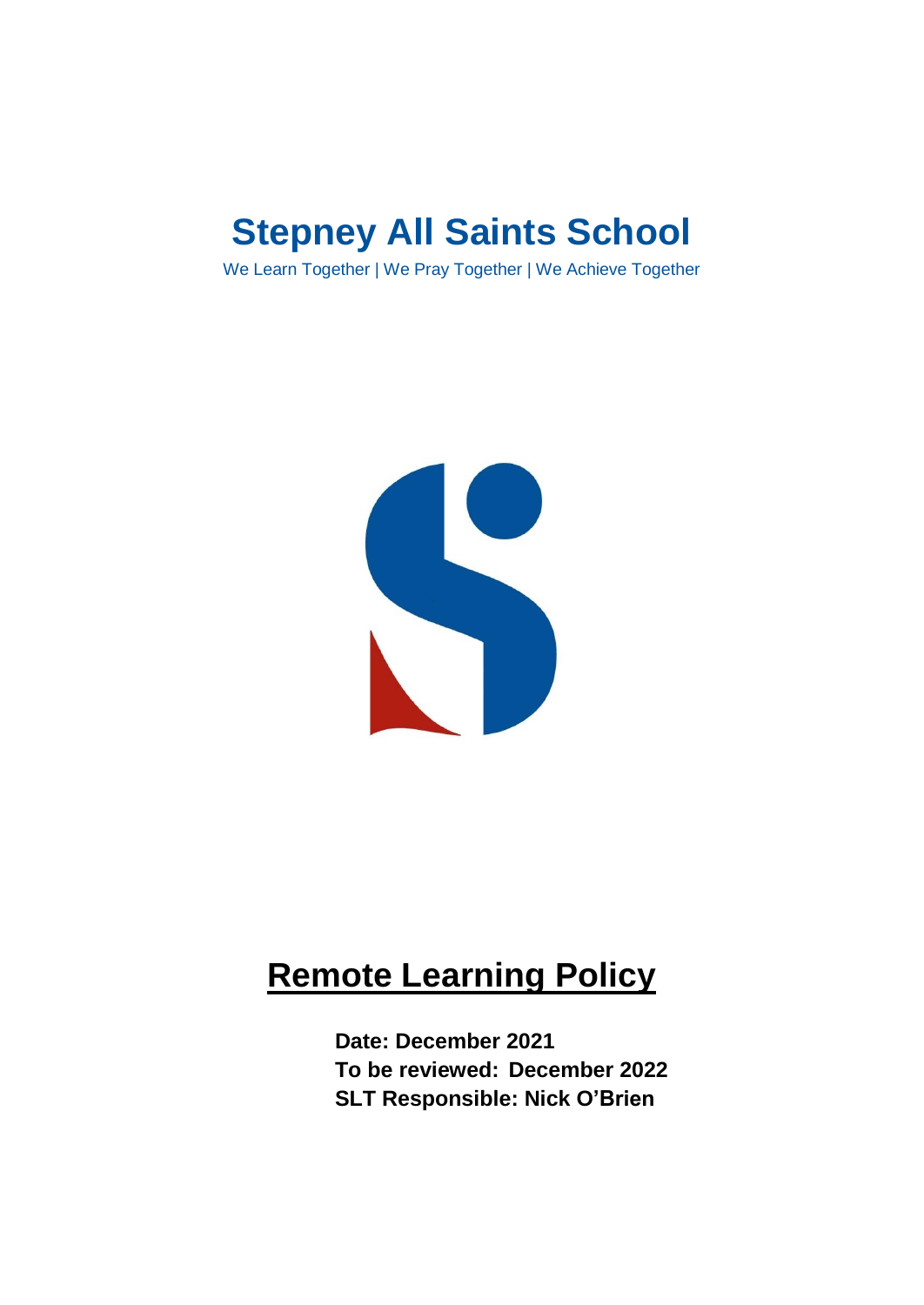## **Remote Learning Policy**

## **Background**

This policy is to ensure the ongoing education of students under unusual circumstances. This policy will future-proof against closures that could happen at any time, such as school closure from illness epidemic, extreme weather, power-loss, etc. It also covers the ongoing education of students who cannot be in school but are able to continue with their education when the school remains fully open.

## **1 Aims**

This remote learning policy for staff aims to:

1.1 Ensure consistency in the approach to remote learning for students who aren't in school, providing continuity between face-to-face and remote learning, so that, if students need to self-isolate, they can transition seamlessly back into the classroom having followed the same curriculum sequence as their in-school peers.

1.2 Ensure that, in the case of self-isolation, every child is able to access remote learning through clear differentiated resources so that no child is left behind.

1.3 Provide regular feedback and assessment of learning providing opportunities to support students to make good progress in the absence of school.

1.4 Set out expectations for all members of the school community with regards to remote learning

1.5 Provide appropriate guidelines for data protection

## **2 Plans for Remote Learning**

*The plans detailed below are proposed plans which may be adapted in light of the reason for remote learning, the availability of staff and resources. Where there are changes to the proposal below, guidance will be given to students and parents via the school website and Google Classroom and to staff via the school's email system*

## **Plan A For individuals and small groups of students needing to self-isolate**

- Students who are self-isolating follow their normal timetable each day
- Staff will post all resources to the relevant classroom in [Google Classroom](https://docs.google.com/presentation/d/1pJSJ1HJ-sCms29YegQCiwc7SWPXqD5FcAjms1PzV8OY/edit?usp=sharing)
- Resources will support guided and independent learning and may well include presentations, worksheets and associated IT resources such a video clips
- Teachers will provide regular feedback of the work they have asked to be submitted in line with the school's marking policy
- Pastoral teams will support students with well being checks for students who are self isolating
- If a parent requires further technical support or support with their child's online learning then they should contact [info@stepneyallsaints.school.](mailto:info@stepneyallsaints.school)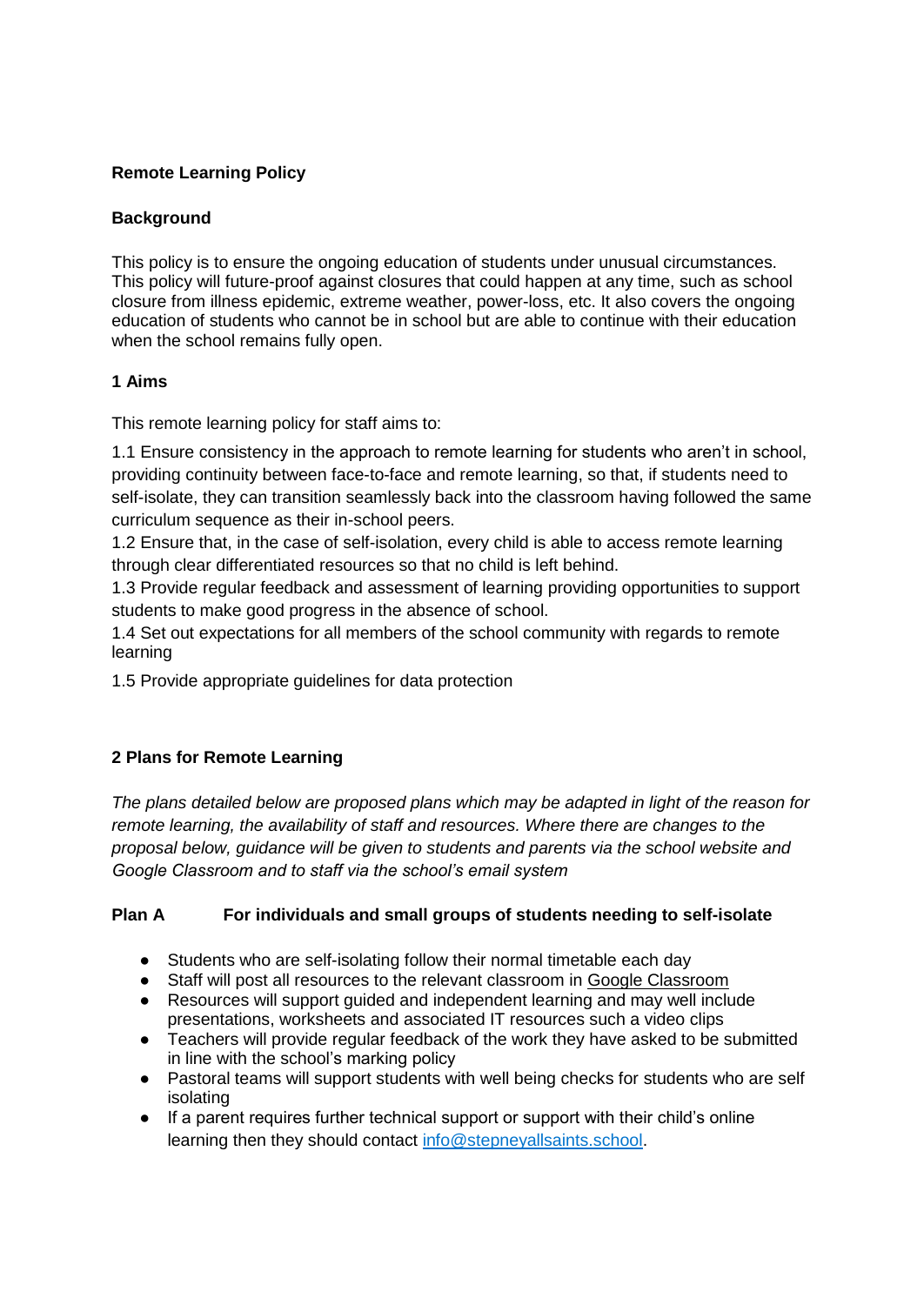## **Plan B In the event of a partial [such as a year group] or full closure.**

## **Partial closure [such as a Year Group]**

In the case of a partial closure, teachers will be available to answer questions during a student's normal timetabled period.

- Students who are self-isolating should follow their normal timetable
- Parents should encourage their child to maintain good learning routines including following the timings of the school day
- Students will be expected to join a live lesson via Google Meet; an invite will be available in their relevant Google Classroom or details of the Google Meet will be posted there
- Live lessons will provide real time teaching and support for students. A typical live lesson will follow the following outline:
	- $\circ$  Live input registers, live introduction of the lesson or a recorded video to introduce the lesson
	- Student application/independent work
	- Feedback and reviewing of learning
- Staff will be online for the duration of the lesson to provide support and feedback to students as needed, but the live element of the lesson may not be for the whole duration of the lesson
- All resources will be posted to the relevant classroom in [Google Classroom](https://docs.google.com/presentation/d/1pJSJ1HJ-sCms29YegQCiwc7SWPXqD5FcAjms1PzV8OY/edit?usp=sharing)<br>● Resources will support quided and independent learning and may well inclu
- Resources will support guided and independent learning and may well include presentations, worksheets and associated IT resources such a video clips
- Explanations of new ideas or activities may be recorded and shared by teachers to support student understanding
- Teachers will provide regular feedback of the work they have asked to be submitted in line with the school's marking policy
- Pastoral teams will support students with well being checks for students who are self isolating
- If a parent requires further technical support or support with their child's online learning then they should contact info@stepneyallsaints.school.

#### **Full closure**

In the case of full closure, the school may need to review the curriculum structure and provision. Detailed guidance will be given to all students, families and teachers to support the provision in these circumstances. Guidance will be given to students and parents via the school website and Google Classroom and to staff via the school's email system.

- All students should be following their normal timetable and parents should encourage their child to maintain good learning routines including following the timings of the school day
- Students will be expected to join a live lesson via Google Meet; an invite will be available in their relevant Google Classroom or details of the Google Meet will be posted there
- Live lessons will provide real time teaching and support for students. A typical live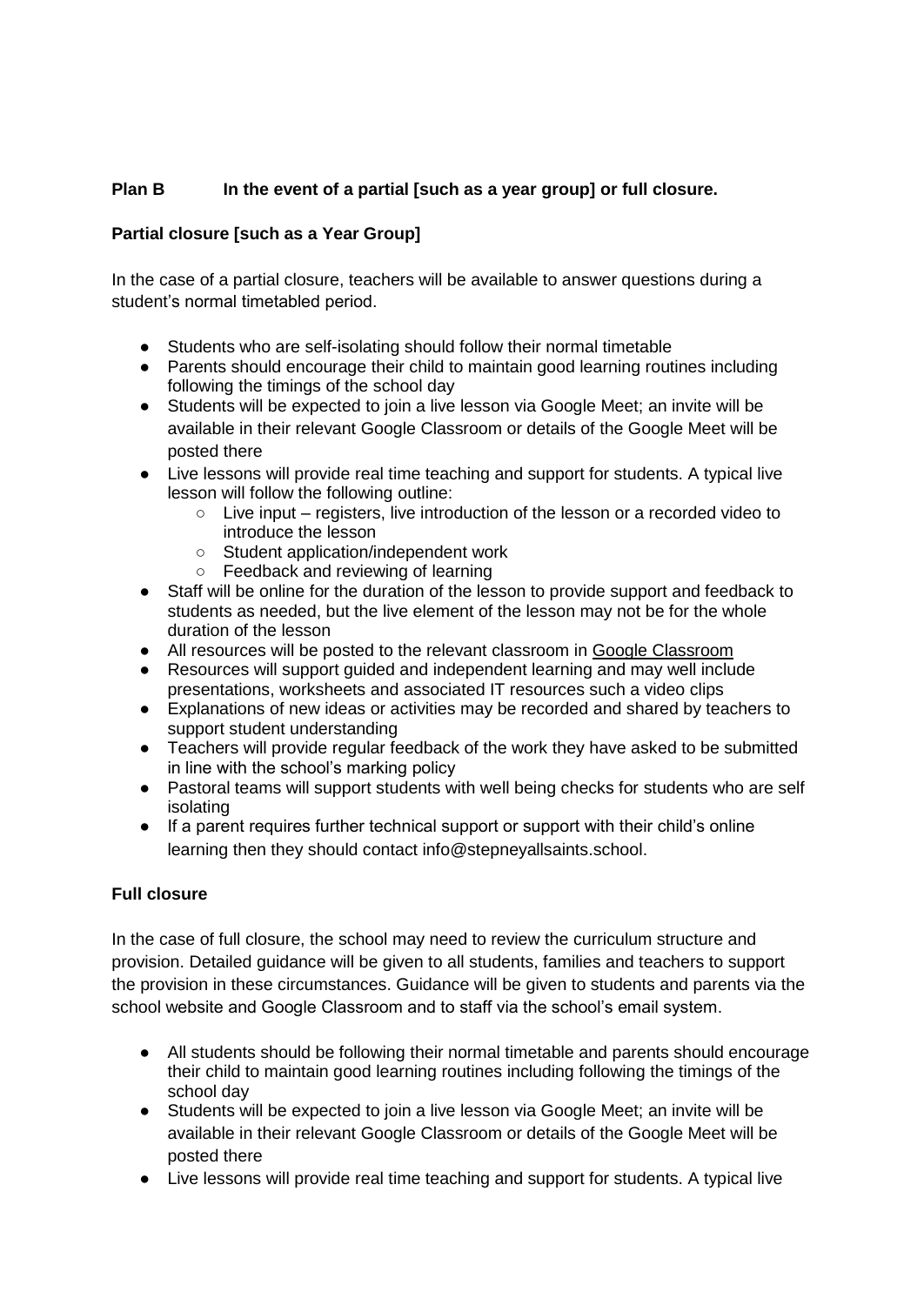lesson will follow the following outline:

- Live input registers, live introduction of the lesson or a recorded video to introduce the lesson
- Student application/independent work
- Feedback and reviewing of learning
- Staff will be online for the duration of the lesson to provide support and feedback to students as needed
- All resources will be posted to the relevant classroom in [Google Classroom.](https://docs.google.com/presentation/d/1pJSJ1HJ-sCms29YegQCiwc7SWPXqD5FcAjms1PzV8OY/edit?usp=sharing)
- Resources will support guided and independent learning and may well include presentations, worksheets and associated IT resources such a video clips
- Explanations of new ideas or activities may be recorded and shared by teachers to support student understanding
- Teachers will provide regular feedback of the work they have asked to be submitted in line with the school's marking policy
- Pastoral teams will support remote learning and will coordinate well being checks to support students who are self isolating in their year group
- If a parent requires further technical support or support with their child's online learning then they should contact info@stepneyallsaints.school.

#### **3 Roles and responsibilities**

#### **3.1 Teachers**

When providing remote learning, teachers must be available between the school's normal working hours.

If they're unable to work for any reason during this time, for example due to sickness or caring for a dependent, they should report this using the normal absence procedure.

When providing remote learning, teachers are responsible for:

- o Setting work for each class in accordance with the plans above
- $\circ$  Resources for lessons should be set for 9am each day and explained during the live elements of the lesson (when applicable)
- o All work should be set on Google Classroom
- $\circ$  Providing feedback digitally to submitted work in line with the school's marking policy
- $\circ$  Monitoring attendance in live lessons and follow up this absence with parents via email or phone calls
- $\circ$  Monitor students' engagement and submission of work and report any issues via the school's remote monitoring system
- o Co-ordinating with your head of department, teachers with specific teaching and learning responsibilities i.e. Key Stage responsibility holders for guidance on teaching sequences, schemes of learning, resources etc
- o Planning and delivering live lessons following school guidelines on live lessons; using the safeguarding guidance for live lessons.

#### **3.2 Heads of department**

Alongside their teaching responsibilities, subject leads are responsible for:

● Adapting teaching sequences and co-ordinating the adaption of schemes of learning in the event of a full school closure where all staff and students are working from home for a prolonged period of time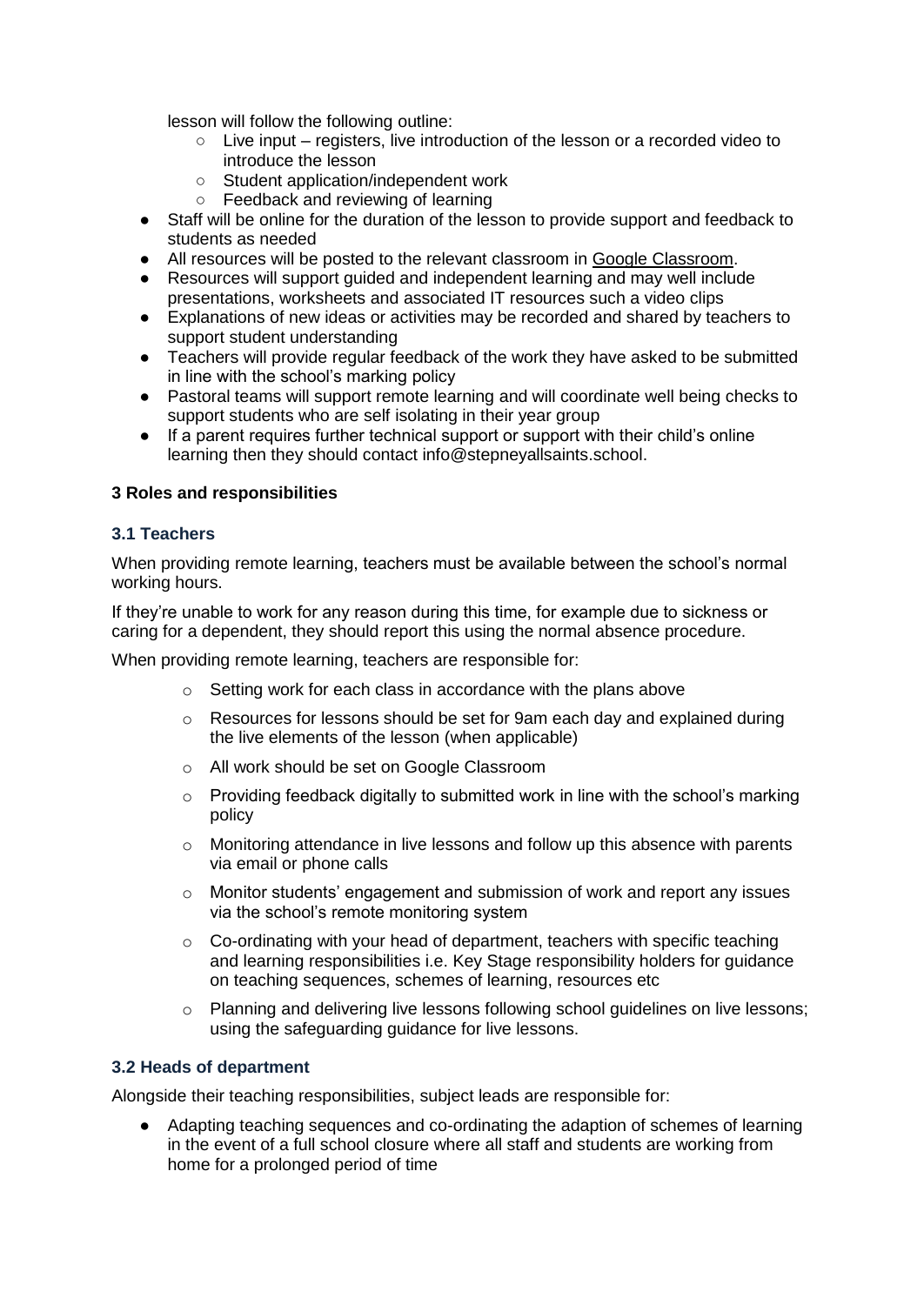- Co-ordinate virtual meetings with staff to support staff in the preparation and delivery of lessons/live lessons
- Monitor Google Classrooms across their subjects to check work is being set in accordance with this policy
- Working with other Middle Leaders and Senior Leaders to set a strategic plan for the development of the curriculum and apply this to their area of responsibility
- Alerting teachers to resources they can use to teach their subject remotely
- Monitor remote learning and provide feedback to the department and SLT
- HOYs will work with DHT, AHT and AAHT for progress, to follow up any lack of engagement from students in their year groups using BPOS to intervene where needed

#### **3.3 Senior leaders**

Alongside any teaching responsibilities, senior leaders are responsible for:

- The DHT and AHT for Curriculum, Learning and Teaching will co-ordinate the remote learning approach across the school
- The DHT and AHT for Curriculum, Learning and Teaching will monitor the effectiveness of remote learning through regular meetings with teachers and subject leaders, showcasing best practice and conducting student voice
- The DHT, AHT and AAHT for progress will monitor student engagement via the school's remote monitoring system and work with HOYs and BPOs to follow up any lack of engagement
- The AAHT for virtual learning will monitor the security of remote learning systems providing support where needed
- All senior leaders will monitor the remote learning provision within the departments they line manage.

#### **3.4 IT staff**

The AAHT for virtual learning and IT staff are responsible for:

- Fixing issues with systems used to set and collect work
- Helping staff and parents with any technical issues they're experiencing
- Reviewing the security of remote learning systems and flagging any data protection breaches to the data protection officer
- Assisting students and parents with accessing the internet or devices

#### **3.5 Students and parents**

Staff can expect students learning remotely to:

● Be contactable during the school day